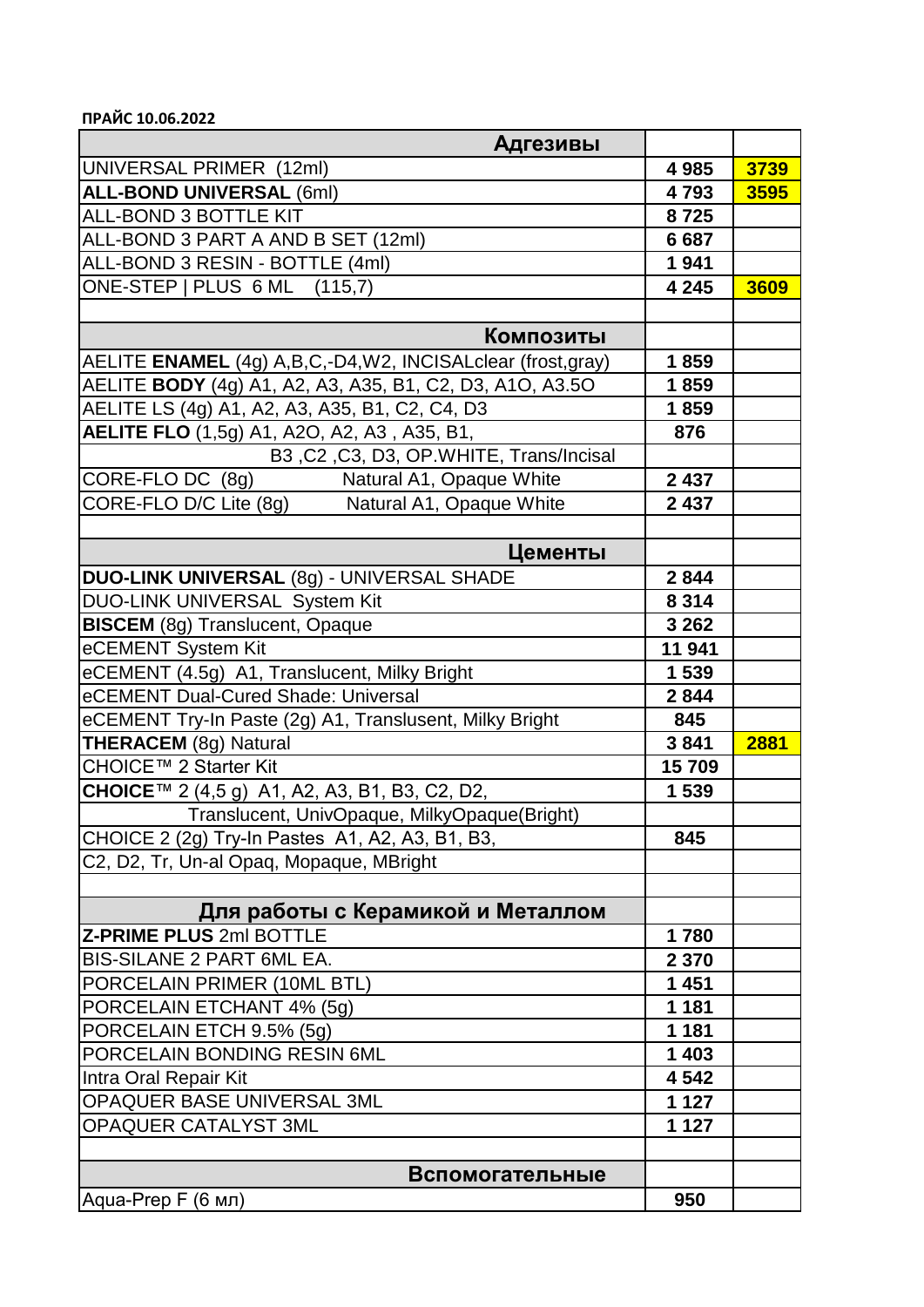| Aqua-Prep F (30 мл)                                             | 3545       |             |
|-----------------------------------------------------------------|------------|-------------|
| <b>BISCOVER LV REFILL (3ml)</b>                                 | 2061       |             |
| <b>FORTIFY 5ML</b>                                              | 1722       |             |
| Uni-Etch 32% (30r)                                              | 1773       |             |
| Uni-Etch 32% (4 шпр. по 5г)                                     | 2 2 9 0    |             |
| <b>MODELING RESIN (2 SYRINGES, 1.5ML EA)</b>                    | 1699       |             |
|                                                                 |            |             |
| Выстилка для защиты пульпы                                      |            |             |
| TheraCal LC 1 Syringe -1g.                                      | 1514       | <b>1191</b> |
|                                                                 | 05.12.2022 | 953         |
| TheraCal LC 4 Syringe Package -1g. Each                         | 4763       |             |
| TheraCal PT Syringe 4g                                          | 3506       |             |
|                                                                 |            |             |
| Штифты                                                          |            |             |
| TRANSLUMA POST (5 EA) ISO 90, 100, 120                          | 2 4 5 8    |             |
| TRANSLUMA DRILL (2 EA) ISO 70, 90, 100, 120                     | 1957       |             |
| <b>INTRO POST KIT</b>                                           | 3 1 8 8    |             |
|                                                                 |            |             |
| Канюли Шприцы                                                   |            |             |
| <b>NEEDLE TIP/PLUG 100 PKG</b>                                  | 8 3 1 9    |             |
| LOW VISCOSITY TIP/PLUG 100 PKG                                  | 4762       |             |
| INTRAORAL TIPS (30 ШТ.)   ROOT CANAL TIPS (30 ШТ.)              | 1575       |             |
| Brush Applic-s (100 шт.)                                        | 714        |             |
| Brush Applic-s (25 шт.)                                         | 178        |             |
| Applic-s ENDO (50 шт.) белые                                    | 414        |             |
| Applic-s Regular (100 шт.)                                      | 647        |             |
| Палетка для смешивания и сохранения                             | 346        |             |
| <b>DUAL-SYRINGE DISPENSER</b>                                   | 4 2 2 7    |             |
| Fossa - фор-ние жеват-ной поверхности боковых зубов             | 2036       |             |
| Micro Plugger (0.9/1.3) / Mini Plugger (1.5/2.0)                | 2036       |             |
| NB Occlusal - формир. жеват. поверх. боковых зубов              | 2036       |             |
| NB Anterior - моделирование фронтальных зубов                   | 2036       |             |
|                                                                 |            |             |
| Профилактика                                                    |            |             |
| Gelato FINE / Gelato Middle / Gelato CRS<br>(1 <sub>III</sub> ) | 10         |             |
| Gelato FINE / Gelato Middle / Gelato CRS<br>$(200 \text{mT.})$  | 1965       |             |
|                                                                 |            |             |
| АРГ гель 1,23%                                                  | 1 200      | 1 150       |
| Buble Gum   Grape   Mango Smoothie   Pina Colada                |            |             |
| Strawberry   Cherry   Marshmallow   Mint   Orange Vanilla       |            |             |
|                                                                 |            |             |
| АРГ гель 2%                                                     | 1 200      | 1 150       |
| Neutral Sodium Die Free Mint   Neutral Sodium Mint              |            |             |
| Neutral Buble Gum / Neutral Strawberry /                        |            |             |
|                                                                 |            |             |
| ЛОЖКИ (КАПА) 1уп. (50 пар)                                      | 550        |             |
| Large (Blue)   Middle (Yellow)   Small (Green)                  |            |             |